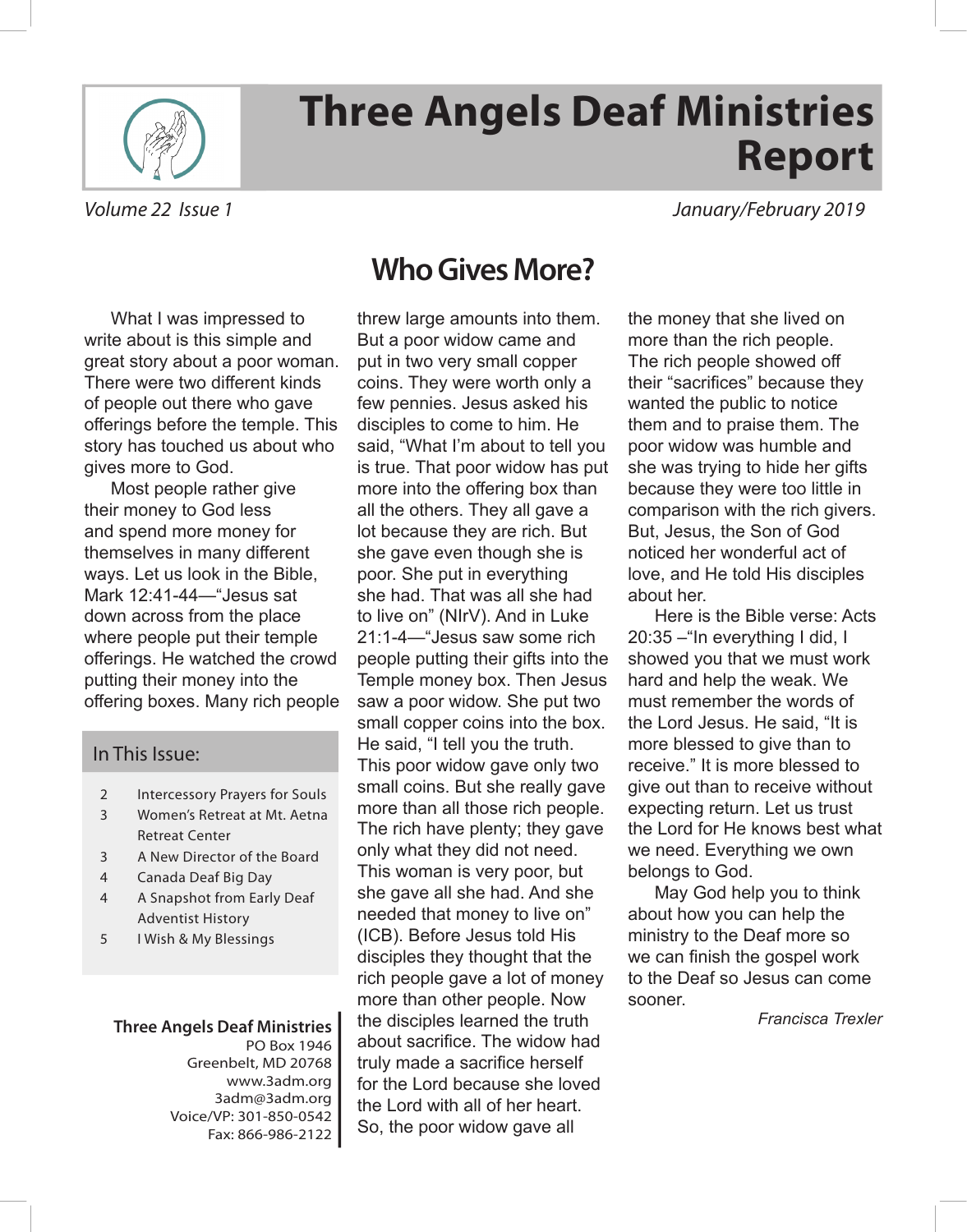### **Speaker's Dialogue: Intercessory Prayers for Souls**

"Also, I tell you that if two of you on earth agree about something and pray for it, it will be done for you by my Father in heaven" (Matthew 18:19, NCV).

I remember in Battle Creek when there were God's people who felt the burden for the lost people, who were in darkness and saw no light. Then they started prayer meetings that they might receive the strength of God. In every case the heavenly angels worked with these efforts, and lost people were saved.

If there are many members in the church, let them start small groups to work for the church members and for unbelievers. If in one place there are only two or three who know the truth, let them become a group of workers. Let them keep themselves together in unity and love. They can give encouragement to one another to move forward with courage and strength through the support of the others. Let them show Christlike behavior and patience. They need to speak with careful words through using the gift of speech to help one another up in the most holy faith. Let them work in Christlike love for the lost souls. . As they work and pray in Christ's name, their

numbers will increase.

There is home missionary work that is to be done, and we hear the plea, So long as there is so much sin and great need of work in our own country, then why should we show much interest and zeal for foreign countries? I answer, Our field is the world. . . . Jesus commanded His disciples to begin their work in Jerusalem, and then pass on through Judea and Samaria, and to the most part of the earth. Only a small number of the people accepted the truth, but the messengers gave the message of salvation rapidly from place to place, passing from country to country, sharing the gospel in all the near and faraway places of the earth. But there was a preparatory work. Jesus' promise was, " . . . when the Holy Spirit comes to you, you will receive power. You will be my witnesses—in Jerusalem, in all of Judea, in Samaria, and in every part of the world." God's people will not follow their own ways and desires. They seek counsel of the Lord, and they will be able to teach the gospel through the blessings of the Holy Spirit." \*

If we follow this counsel we will see more Deaf people learning the truth as we are sharing with them. This is the Three Angels Deaf Ministries' goal. We give encouragement, training, gospel materials, and workers to spread the seeds of truth about Jesus Christ and His wonderful teachings that can help Deaf people to fnd true happiness. Would you come and join with us as a group of God's workers to share the gospel? You can do many things as God can give you the gifts. You can visit the Deaf persons at home, prisons, restaurants, events, etc. Our country is a mission feld. Yes, it is a true mission field because there are no Adventist Deaf members in most places in the North America. We have the burden to reach them. Your prayers, cooperation, and fnancial support will hasten the second coming of Christ. As some Deaf members said, "Jesus will not come until every Deaf person hear the gospel in every corner of the world." Three Angels Deaf Ministries is dedicated to doing God's will through the Holy Spirit to improve our efforts reaching Deaf people everywhere in our country. We also should not forget to pray for our Deaf brothers and sisters in other countries. Remember, Three Angels Deaf Ministries (you and us) can do what and where our church is not able to do. Let us do something better in 2019 as we are almost at the door of the real kingdom of God.

\* adapted from Ellen G. White, *Maranatha*, page 38.

#### **Speaker/Director's Schedule**

**April 6**—Palatine, IL—DeafNation Expo

**March 27 - April 2**—Portland, OR—Deaf Reach Seminar

*\*On Sabbaths when home, David Trexler preaches at the Silver Spring, Maryland SDA Church's annex building which can be seen live online!* 

\*If you would like to have any of our speakers in your area, please contact us! You can request to have one or more of us to come speak at your church or special event. Our Speaker/Director David Trexler and Francisca Trexler are all available.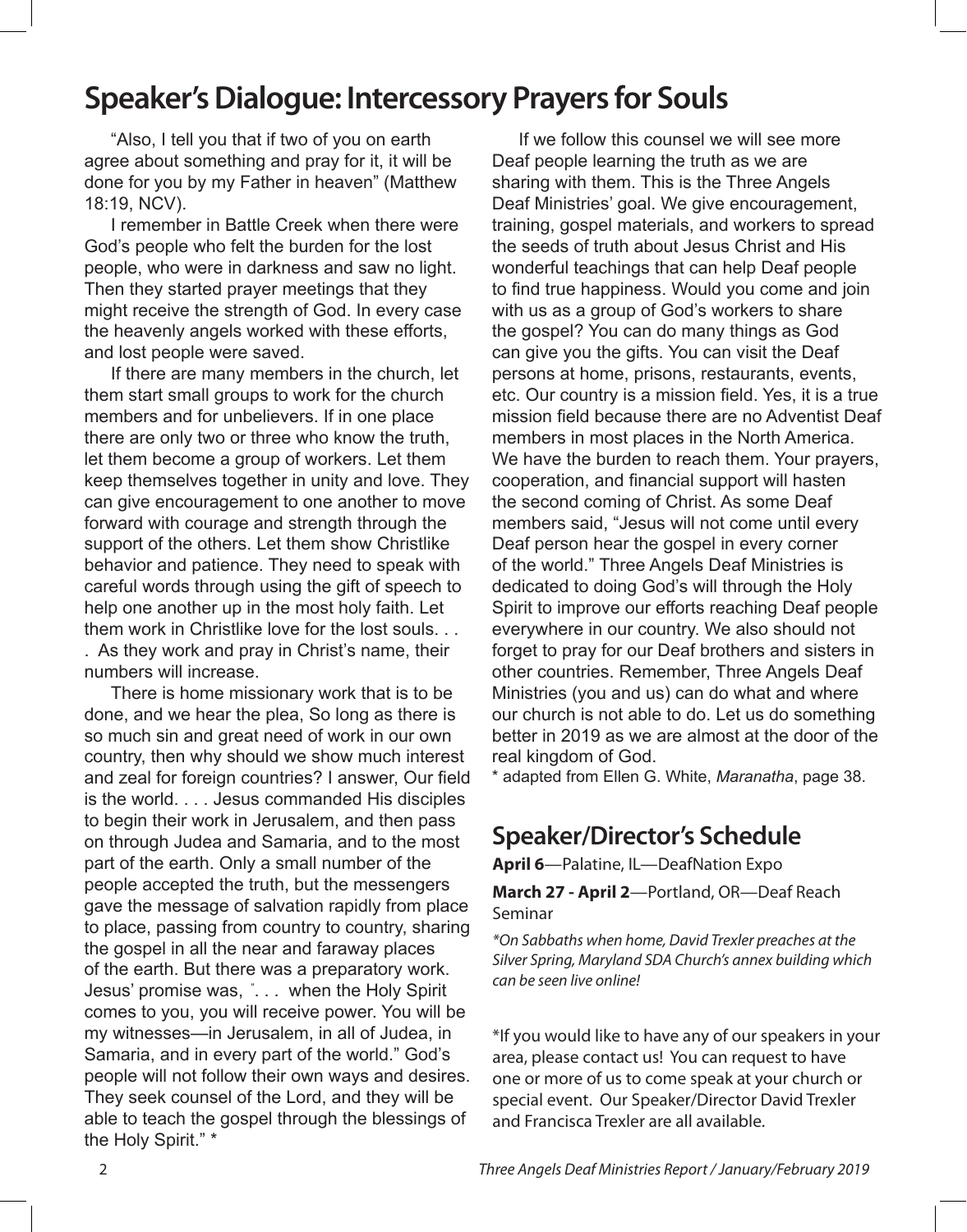#### **Women's Retreat at Mt. Aetna Retreat Center**



On November 2-4, 2018, Women's Ministry of the Burnt Mill SDA Church (BMC) hosted its Women's Retreat at Mount Aetna Retreat Center near Hagerstown, Maryland. Mount Aetna Retreat Center is a beautiful place in the mountains and forest. The weather was wet, but it didn't thaw our spirit at the Women's Retreat.

We, five Deaf ladies, attended the retreat, and we had one interpreter and an assistant to interpret for us during the meetings. With us were 35 women from BMC. It was a wonderful experience for us to know some women. It was fun chatting with them through the interpreter. We had a blessed time there. The cafeteria offered us delicious and healthy vegetarian and vegan meals.

The guest speaker was Dr. Carolyn Henry Hurst from Ohio. She is a Podiatrist. Her theme was "At the Feet of Jesus." She talked about God's plans for women. We learned a lot about God's amazing original design for women. God really has done so much for the women in the past and is today helping them in different ways. The presentations helped us to recognize our valuable roles and to help us be better wives and mothers for the society. Carolyn said that the most satisfaction in her life is having a great relationship with Jesus Christ as our Lord and Savior. She also explained about the women from the Bible: Jochebed, Miriam, Zipporah and more.

God used them as prophet, judge, disciples and more. God loves us both men and women. It was beneficial to learn more about the women from the Bible. The meetings were inspiring and uplifting for us.

On the Sabbath morning, another lady from BMC taught us about Ruth's role, and God's role for her. It was fun to learn more about God's perspectives toward women.

We have agreed to go there again if they plan to sponsor it again in 2019.

*Francisca Trexler*

### **A New Director of the Board**



The Board of Directors of the Three Angels Deaf Ministries is happy to announce that Sheelah Kimbrough from Fort Meade, MD is a new board member starting January for a four-year term. She replaces our long-time board member, Marvin Budd. Sheelah is a mother of three children, Javin, Jared, and Jade. Her husband, Jason, works for the National Security Agency (NSA) in Fort Meade. Sheelah was born and raised in Philadelphia, PA. She attended a mainstreamed public school. Remember her as she needs wisdom from God as she is a part of the team. Welcome Sheelah!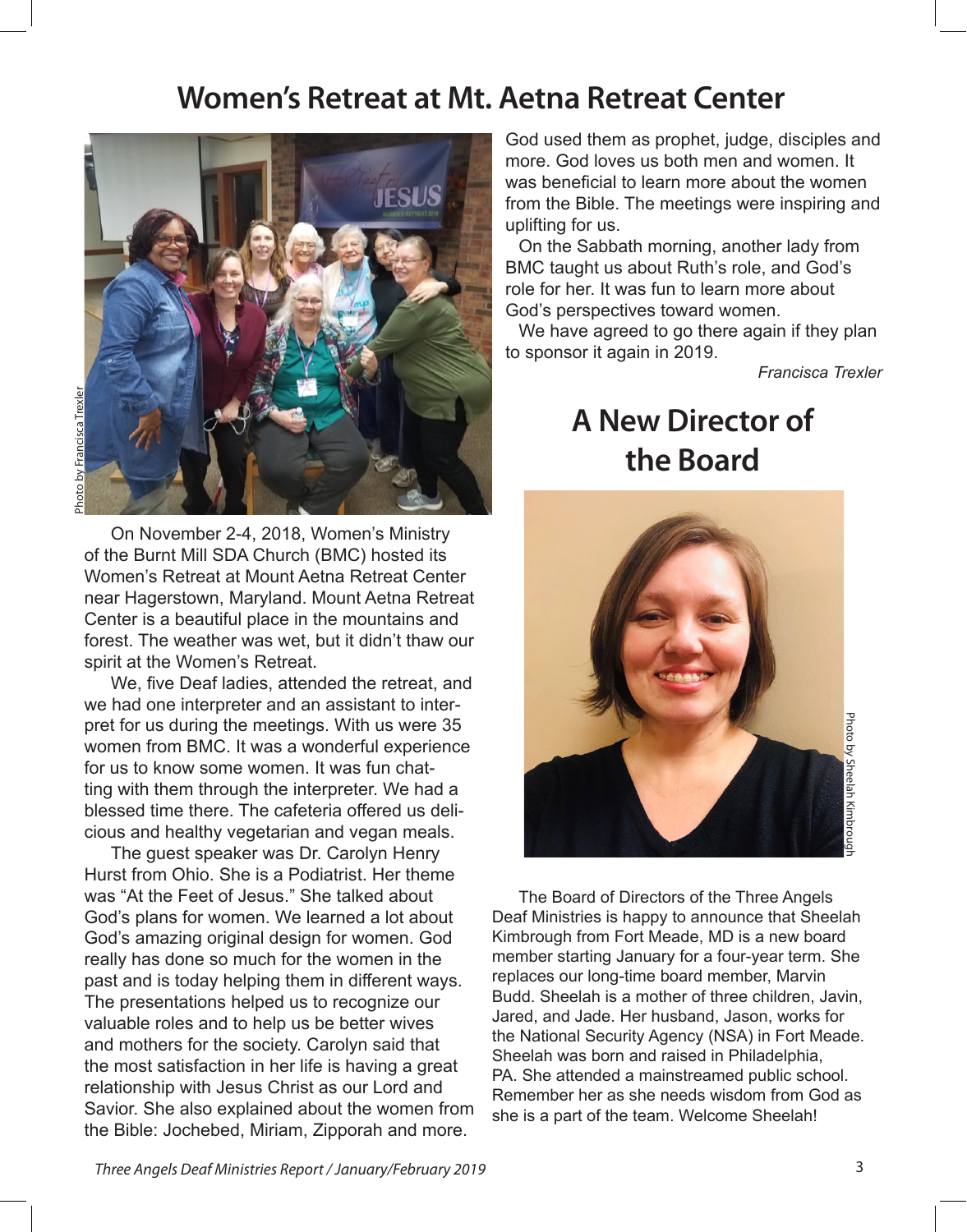### **Canada Deaf Big Day**



On November 30-December 2, 2018 British Columbia, Canada hosted their first Deaf Big Day at Surrey SDA Church. The hearing and the Deaf together enjoyed presentations by Pastor Paul Kelly on end-time prophecy. Interpreters Alan Meis and Nohelani Jarnes enjoyed the weekend voice interpreting for the presentations, allowing the hearing audience to also enjoy the meetings. Sam Heine, the local Adventist



Deaf contact at the church, spent months in preparation by passing out fiers and encouraging local community Deaf to attend. It was exciting to see a few of the local community Deaf come to the meetings! Adventist Deaf from Vancouver, WA, Ferndale, WA and Vancouver, BC attended the meetings. Surrey SDA Church hopes to host another Deaf Big Day Canada in the year 2020. *Nohelani Jarnes*

### **A Snapshot from Early Deaf Adventist History The First Deaf Adventist Pastor Ordained**



During Oregon Conference's 91st annual camp meeting Elder Arthur Grifth and another pastor were ordained to the gospel ministry. Elder Grifth (second from right) is pictured with his wife, Alyce. This picture was taken from North Pacifc Union Gleaner, July 21, 1969, Vol. 64, Number 29.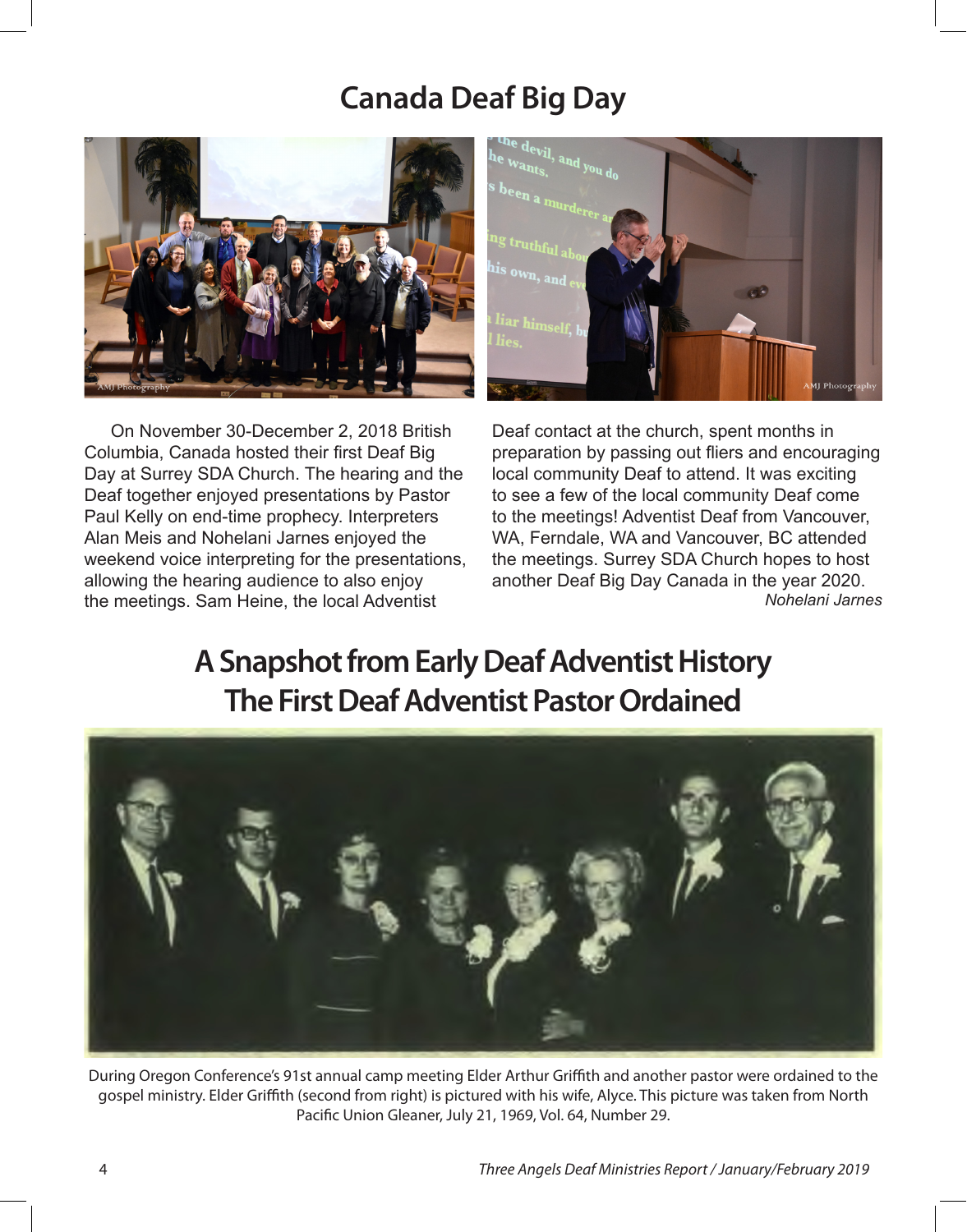## **I Wish**

There are so many things that I wish I could still do.

My wishes are:

- I wish I could still have a sharp mind;
- I wish I could think more clearly again;
- I wish I could still go to church as before;

• I wish I was not dependent on extra oxygen for breathing;

- I wish I didn't dwell on negative thinking;
- I wish I would dwell on positive thinking;
- I wish many times I were in heaven already;
- I wish I was in heaven with my Jesus, now;

• I wish my family were all in heaven with me too, and

• I wish this for my husband, my immediate family, my deaf family, my church family, and my brothers and sisters in Christ.

*Alberta Blake*

## **My Blessings**

Along with all of my wishes is being thankful for my blessings.

My blessings are:

- I am blessed that I can still think;
- I am blessed that I can still walk some;

• I am thankful I am able to keep medical appointments, town appointments and appointments in our little building in the village here;

• I am thankful for the support of equipment to breath, to climb stairs, to be alone when necessary for short time periods;

• I am thankful for a supporting, loving and helping husband, and other family members;

• I am thankful for little songs and scripture verses that help me to think more positively when I am feeling low or not well;

• I am thankful for each morning I wake to realize God is giving me another day and that His mercies are new every morning;

• I am thankful that each day lives is one day closer to heaven;

• I am thankful for the promise of Jesus' coming back and that one day I will be made new;

• I am thankful for the promise of my husband, my family, my deaf family, my church family, my brother and sisters in Christ will all be in heaven with me;

• I am just so thankful for all of these promises,

• I just can't be thankful enough to my Savior Jesus, my Lord, my God, and my King, and come Lord Jesus, come soon!

• I thank You, thank You and thank You some more. Thank you, Jesus!

*Alberta Blake*

#### **Donations**

#### **In Memory of . . .**

**Dawn K. Oryl-Patino** by Carolyn Berle Psch, Dorothy Dabb, Jeferey Achilli, Jason & Sheelah Kimbrough, Paul & Tina Kelly, Kelly Bishop, Suzi Lopez, Devon Bailey, Eric D'Addio, Mr. and Mrs. Carl Patino, Mr. and Mrs. Jefrey Oakes, Mr. and Mrs. Garth Clayton, and Rodney Cormier **Shaun Johnston** by Sara Johnston **Edith Hotchkiss** by Elizabeth Hotchkiss and Sara Johnston **Bernard & Mazine Davidson** by Rudine McCluan **Jerry Marino** by Ona Greve **Jim Parr** by Velia Antonio Wilson

**In Honor of . . . Marvin Budd** by Luis Leonor **Tari Jenkins** by Ray Pulera

#### **3ADM Board of Directors**

Bruce Buzzell, *Chairperson* Paul Kelly, *Vice-Chairperson* Chuck McGehee*, Treasurer* Alfred Grifth, *Secretary* George Belser Margie English Sheelah Kimbrough

#### **3ADM Staf**

David M. Trexler *Speaker/Director* Francisca Trexler *Assistant Director*